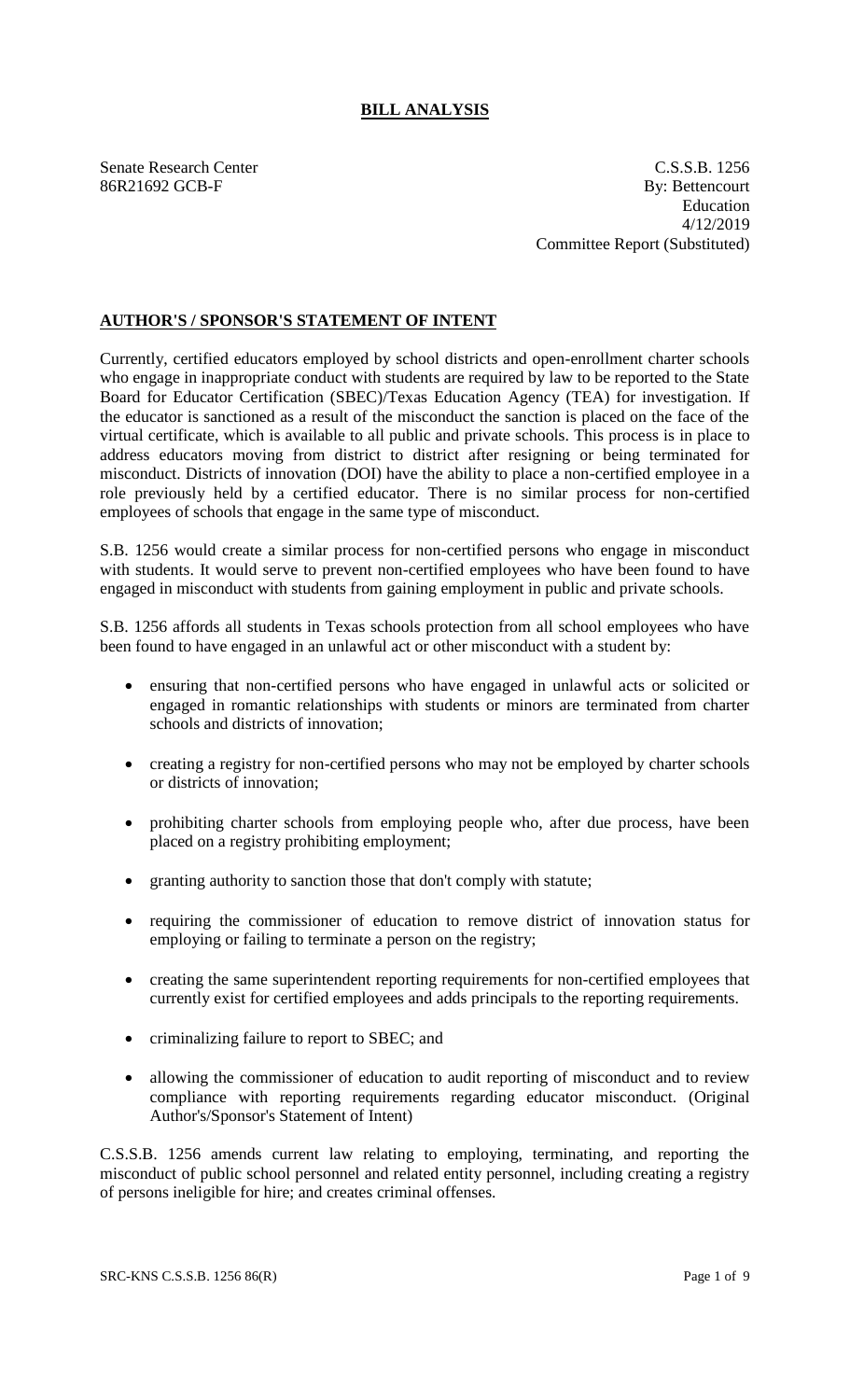# **RULEMAKING AUTHORITY**

Rulemaking authority is expressly granted to the Texas Education Agency in SECTION 17 (Section 22.092, Education Code) of this bill.

Rulemaking authority is expressly granted to the commissioner of education in SECTION 17 (Sections 22.093 and 22.094, Education Code) of this bill.

### **SECTION BY SECTION ANALYSIS**

SECTION 1. Amends Section 7.028(a), Education Code, to include Sections 21.006(k), 22.093(l), and 22.096 among the sections that are the exceptions to the authorization for the Texas Education Agency (TEA) to monitor compliance with requirements applicable to a process or program provided by a school district, campus, program, or school granted charters under Chapter 12 (Charters), including the process described by Subchapter F (District-Level and Site-Based Decision-Making), Chapter 11, or a program described by certain provisions in the Education Code, and the use of funds provided for such a program under Subchapter C (Special Allotments), Chapter 42, only as necessary to ensure certain criteria.

SECTION 2. Amends Section 12.027(a), Education Code, as follows:

(a) Authorizes the State Board of Education (SBOE) to place on probation or revoke a home-rule school district charter of a school district if SBOE determines that the district:

(1) committed a material violation of the charter, including by failure to comply with the duty to discharge or refuse to hire certain employees or applicants for employment, as provided by Section 12.0271; or

(2)–(3) makes no change to these subdivisions.

SECTION 3. Amends Subchapter B, Chapter 12, Education Code, by adding Section 12.0271, as follows:

Sec. 12.0271. FAILURE TO DISCHARGE OR REFUSE TO HIRE CERTAIN EMPLOYEES OR APPLICANTS. Provides that a home-rule school district commits a material violation of the school district's charter if the school district fails to comply with the duty to discharge or refuse to hire certain employees or applicants for employment under Section 22.085 or 22.092.

SECTION 4. Amends Section 12.056(b), Education Code, to provide that a campus or program for which a charter is granted under this subchapter (Campus or Campus Program Charter) is subject to certain actions, including the duty to discharge or refuse to hire certain employees or applicants for employment under Section 12.1059.

SECTION 5. Amends Section 12.063(a), Education Code, as follows:

(a) Authorizes a board of trustees to place on probation or revoke a charter it grants if the board determines that the campus or program:

(1) committed a material violation of the charter, including by failure to comply with duty to discharge or refuse to hire certain employees or applicants for employment, as provided by Section 12.0631; or

(2)–(3) makes no changes to these subdivisions.

SECTION 6. Amends Subchapter C, Chapter 12, Education Code, by adding Section 12.0631, as follows: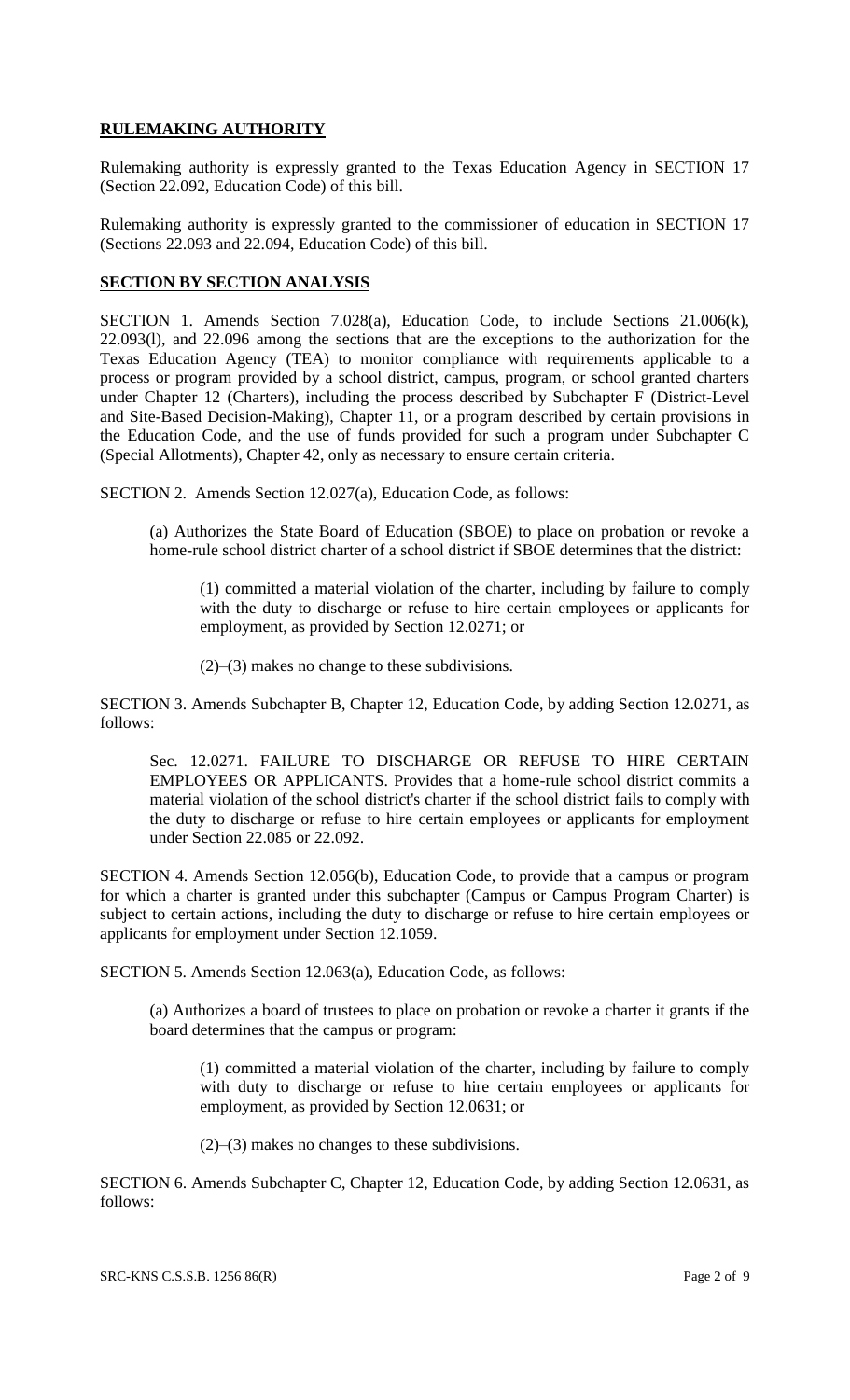Sec. 12.0631. FAILURE TO DISCHARGE OR REFUSE TO HIRE CERTAIN EMPLOYEES OR APPLICANTS. Provides that a campus or campus program granted a charter under this subchapter commits a material violation of its charter if the campus or program fails to comply with the duty to discharge or refuse to hire certain employees or applicants for employment under Section 12.1059, 22.085, or 22.092.

SECTION 7. Amends Section 12.1059, Education Code, as follows:

Sec. 12.1059. New heading: REQUIREMENTS FOR EMPLOYMENT OF CERTAIN EMPLOYEES. Prohibits a person from being employed by or serving as a teacher, librarian, educational aide, administrator, or school counselor for an open-enrollment charter school unless certain criteria are met, including that the school has confirmed that the person is not included in the registry under Section 22.092.

SECTION 8. Amends Section 12.115(a), Education Code, to require the commissioner of education (commissioner), except as provided by Subsection (c) (relating to requiring the commissioner to revoke the charter of an open-enrollment charter under certain conditions), to revoke the charter of an open-enrollment charter school or reconstitute the governing body of the charter holder if the commissioner determines that the charter holder committed a material violation of the charter, including by a failure to comply with the duty to discharge or refuse to hire certain employees or applicants for employment, as provided by Section 12.1151.

SECTION 9. Amends Subchapter D, Chapter 12, Education Code, by adding Section 12.1151, as follows:

Sec. 12.1151. FAILURE TO DISCHARGE OR REFUSE TO HIRE CERTAIN EMPLOYEES OR APPLICANTS. Provides that an open-enrollment charter school commits a material violation of the school's charter if the school fails to comply with the duty to discharge or refuse to hire certain employees or applicants for employment under Section 12.1059, 22.085, or 22.092.

SECTION 10. Amends Section 12A.008, Education Code, by adding Subsection (b-1), as follows:

(b-1) Authorizes the commissioner to terminate a district's designation as a district of innovation if the district fails to comply with the duty to discharge or refuse to hire certain employees or applicants for employment under Section 12.1059, applicable to the district under Section 12A.004(a)(1) (relating to prohibiting a local innovation plan from providing for the exemption of district of innovation from meeting certain state or federal requirements), or Section 22.085 or 22.092.

SECTION 11. Amends Section 21.006, Education Code, by amending Subsections (a), (b), (b-1),  $(b-2)$ ,  $(c-1)$ ,  $(d)$ , and  $(e)$  adding Subsections  $(g-1)$  and  $(k)$ , as follows:

(a) Makes a nonsubstantive change and defines "other charter entity."

(b) Requires the superintendent or director of a school district, district of innovation, open-enrollment charter school, other charter entity, regional education service center, or shared services arrangement, rather than the superintendent or director of a school district, district of innovation, open-enrollment charter school, regional education service center, or shared services arrangement, to notify SBOE if certain incidents occur. Makes conforming changes.

(b-1) and (b-2) Makes conforming changes to these subsections.

(c-1) Requires the report under Subsection (c) (relating to requiring the superintendent or director to notify State Board for Educator Certification (SBEC) of certain misconduct by an employee) to be in writing and in a form prescribed by SBOE and authorizes the report to be filed through the Internet portal developed and maintained by SBEC under Subsection  $(g-1)$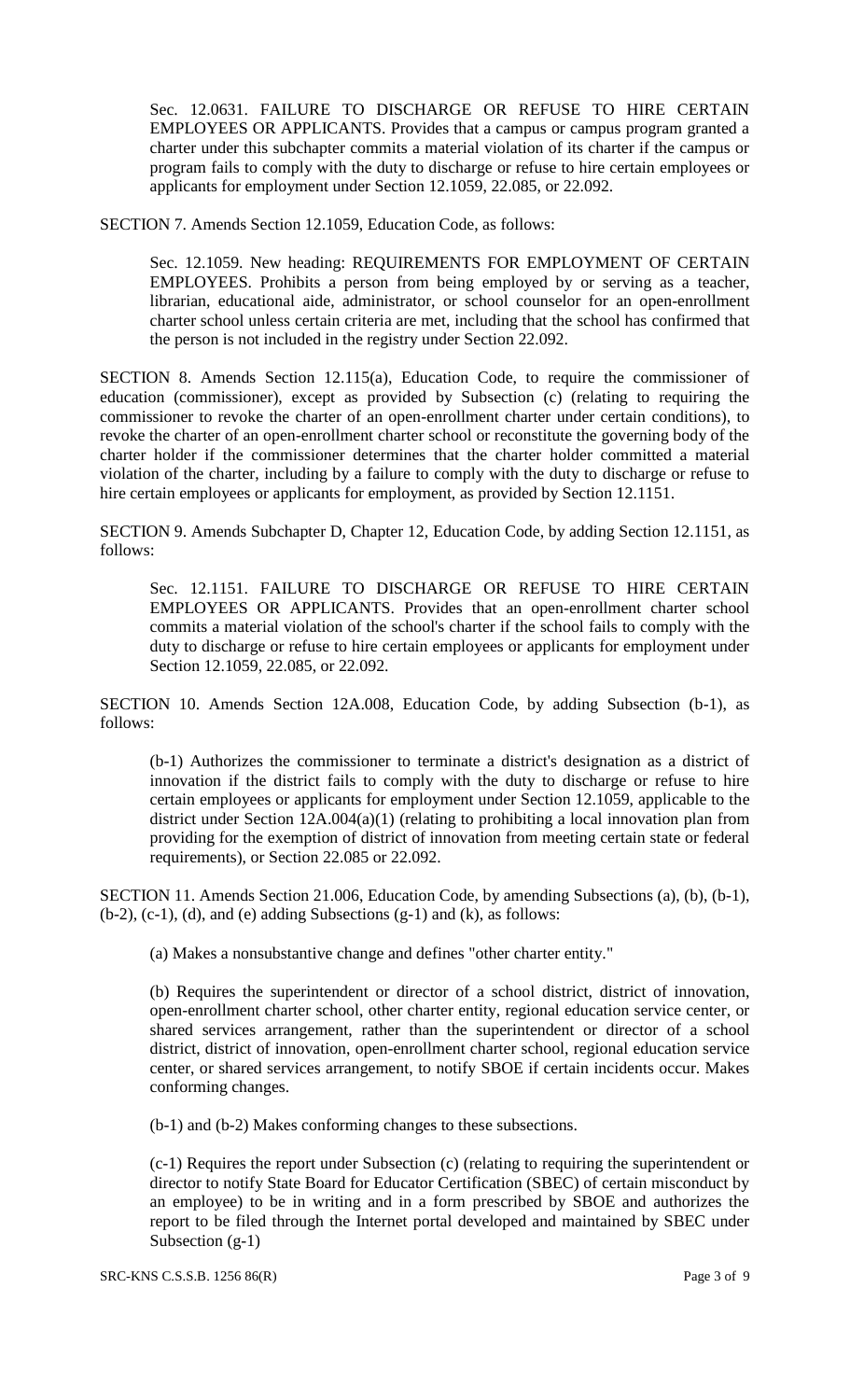(g-1) Requires SBEC to develop and maintain an Internet portal through which a report required under Subsection (c) may be confidentially and securely filed.

(k) Authorizes the commissioner to review the records of a school district, district of innovation, open-enrollment charter school, other charter entity, regional education service center, or shared services arrangement to ensure compliance with the requirement to report misconduct under this section (Requirement to Report Misconduct).

SECTION 12. Amends Section 21.0061, Education Code, by amending Subsection (a) and adding Subsection (c), as follows:

(a) Makes a conforming change to this subsection.

(c) Defines "other charter entity" for purposes of this section (Notice to Parent or Guardian About Educator Misconduct).

SECTION 13. Amends Subchapter B, Chapter 21, Education Code, by adding Section 21.0585, as follows:

Sec. 21.0585. NOTICE TO AGENCY REGARDING REVOCATION OF CERTIFICATE OR PERMIT FOR CERTAIN MISCONDUCT. Requires SBEC to promptly notify TEA for purposes of Section 22.092 if SBEC revokes a certificate or permit of a person on a finding that the person engaged in misconduct described by Section  $21.006(b)(2)(A)$  (relating to requiring the superintendent or director of certain entities to notify SBEC of certain conditions involving an educator employed by of seeking employment by the entity) or (A-1) (relating to requiring the superintendent or director of certain entities to notify SBEC of certain conditions involving an educator engaging in certain relationships).

SECTION 14. Amends Subchapter C, Chapter 22, Education code, by adding Sections 22.0815 and 22.0825, as follows:

Sec. 22.0815. APPLICABILITY OF SUBCHAPTER TO DISTRICTS OF INNOVATION AND OTHER CHARTER ENTITIES. (a) Defines "other charter entity" for purposes of this section.

(b) Provides that a prohibition, restriction, or requirement imposed by this subchapter (Criminal History Reports) on an open-enrollment charter school applies to the same extent to a district of innovation or other charter entity.

(c) Provides that the failure of a district of innovation to provide information required under Section 22.0832 (National Criminal History Record Information Review of Certain Open-Enrollment Charter School Employees) may result in termination of the district's designation as a district of innovation.

Sec. 22.0825. ACCESS TO CRIMINAL HISTORY RECORDS BY TEXAS EDUCATION AGENCY. Defines "other charter entity" for purposes of this section.

(b) Requires TEA to subscribe to the criminal history clearinghouse as provided by Section 411.0845 (Criminal History Clearinghouse), Government Code, and authorizes TEA to obtain from any law enforcement or criminal justice agency all criminal history record information and all records contained in any closed criminal investigation file that relate to a specific applicant for employment or current or former employee of a school district, district of innovation, open-enrollment charter school, other charter entity, regional education service center, or shared services arrangement.

SECTION 15. Amends the heading to Section 22.085, Education Code, to read as follows: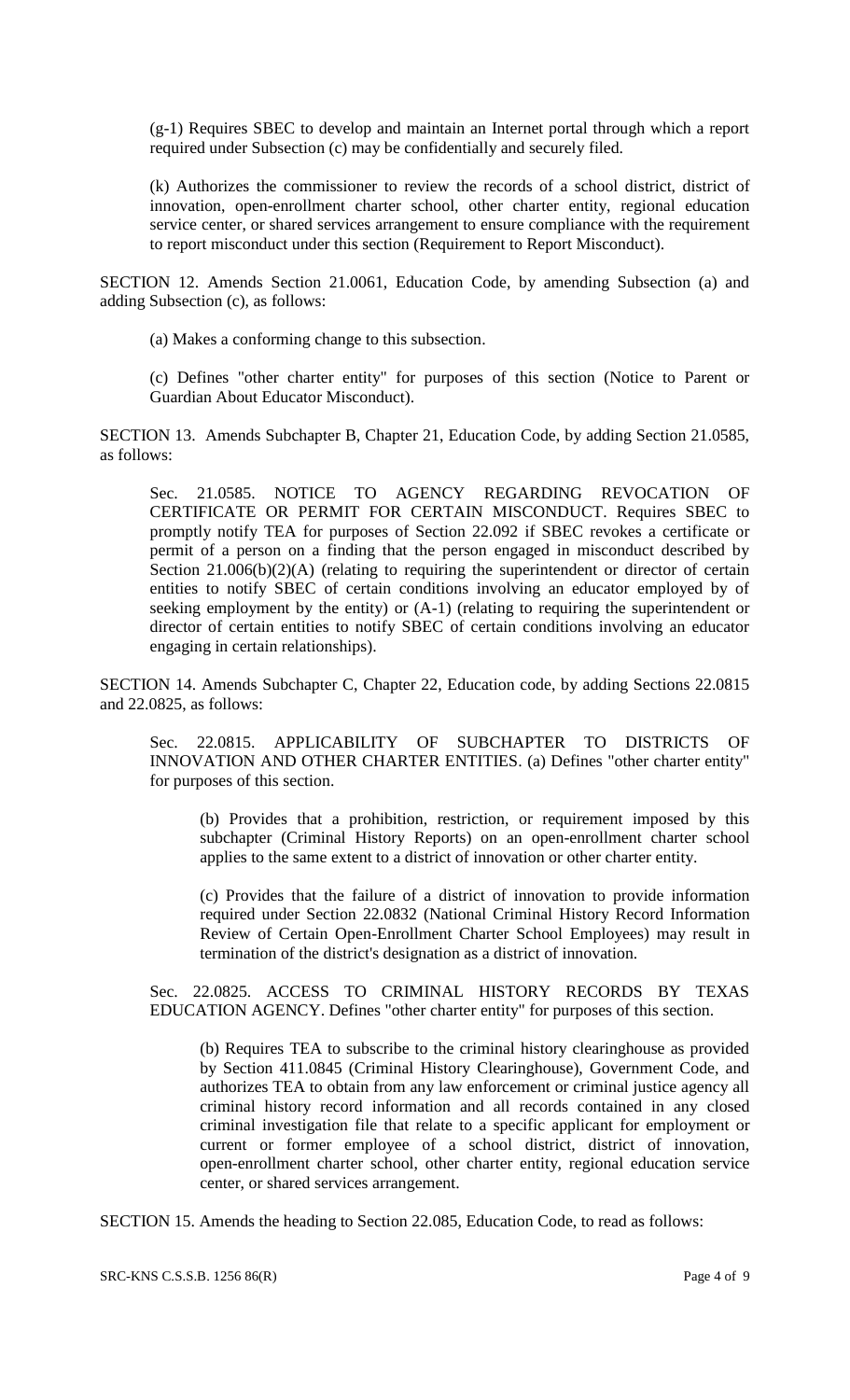Sec. 22.085. EMPLOYEES AND APPLICANTS CONVICTED OF OR PLACED ON DEFERRED ADJUDICATION COMMUNITY SUPERVISION FOR CERTAIN OFFENSES.

SECTION 16. Amends Sections 22.085(a) and (e), Education Code, as follows:

(a) Requires a school district, open-enrollment charter school, or shared services arrangement to discharge or refuse to hire an employee or applicant for employment if the district, school, or shared services arrangement obtains information through a criminal history record information review that the employee or applicant has been:

(1) convicted of or placed on deferred adjudication community supervision for an offense for which a defendant is required to register as a sex offender under Chapter 62 (Sex Offender Registration Program), Code of Criminal Procedure; or

(2) convicted of:

(A) a felony offense under Title 5 (Offenses Against the Person), Penal Code, if the victim of the offense was under 18 years of age at the time the offense was committed; or

(B) an offense under the laws of another state or federal law that is equivalent to an offense under Subdivision (1) or Paragraph (A).

Deletes existing Paragraph (1)(A) relating to the employee being convicted of a felony offense under Title 5, Penal Code and deletes the designation of Paragraph (1)(B). Deletes existing Subdivision (2) relating to the age or school status of the victim of the offense. Redesignates existing Paragraph (1)(C) as Paragraph (2)(B). Makes nonsubstantive changes throughout.

(e) Authorizes SBEC to impose a sanction on an educator who does not discharge an employee or refuse to hire an applicant for employment, rather than an applicant, if the educator knows or should have known, through a criminal history record information review, that the employee or applicant has been:

(1) creates this paragraph from existing text and authorizes SBEC to impose a sanction on an educator who does not discharge an employee or refuse to hire an applicant for employment, if the educator knows or should have known, through a criminal history record information review, that the employee or applicant has been convicted of or placed on deferred adjudication community supervision for an offense described by Subsection (a)(1); or

(2) convicted of an offense described by Subsection (a)(2). Deletes existing text relating to the conviction of an offense described by Subsection (a).

SECTION 17. Amends Chapter 22, Education Code, by adding Subchapter C-1, as follows:

### SUBCHAPTER C-1. PERSONS NOT ELIGIBLE FOR EMPLOYMENT IN PUBLIC SCHOOLS

Sec. 22.091. DEFINITIONS. Defines "other charter entity" for purposes of this subchapter.

Sec. 22.092. REGISTRY OF PERSONS NOT ELIGIBLE FOR EMPLOYMENT IN PUBLIC SCHOOLS. (a) Requires TEA to maintain and make available through the Internet portal developed and maintained by TEA under Section 22.095 a registry of persons who are not eligible to be employed by a school district, district of innovation, open-enrollment charter school, other charter entity, regional education service center, or shared services arrangement.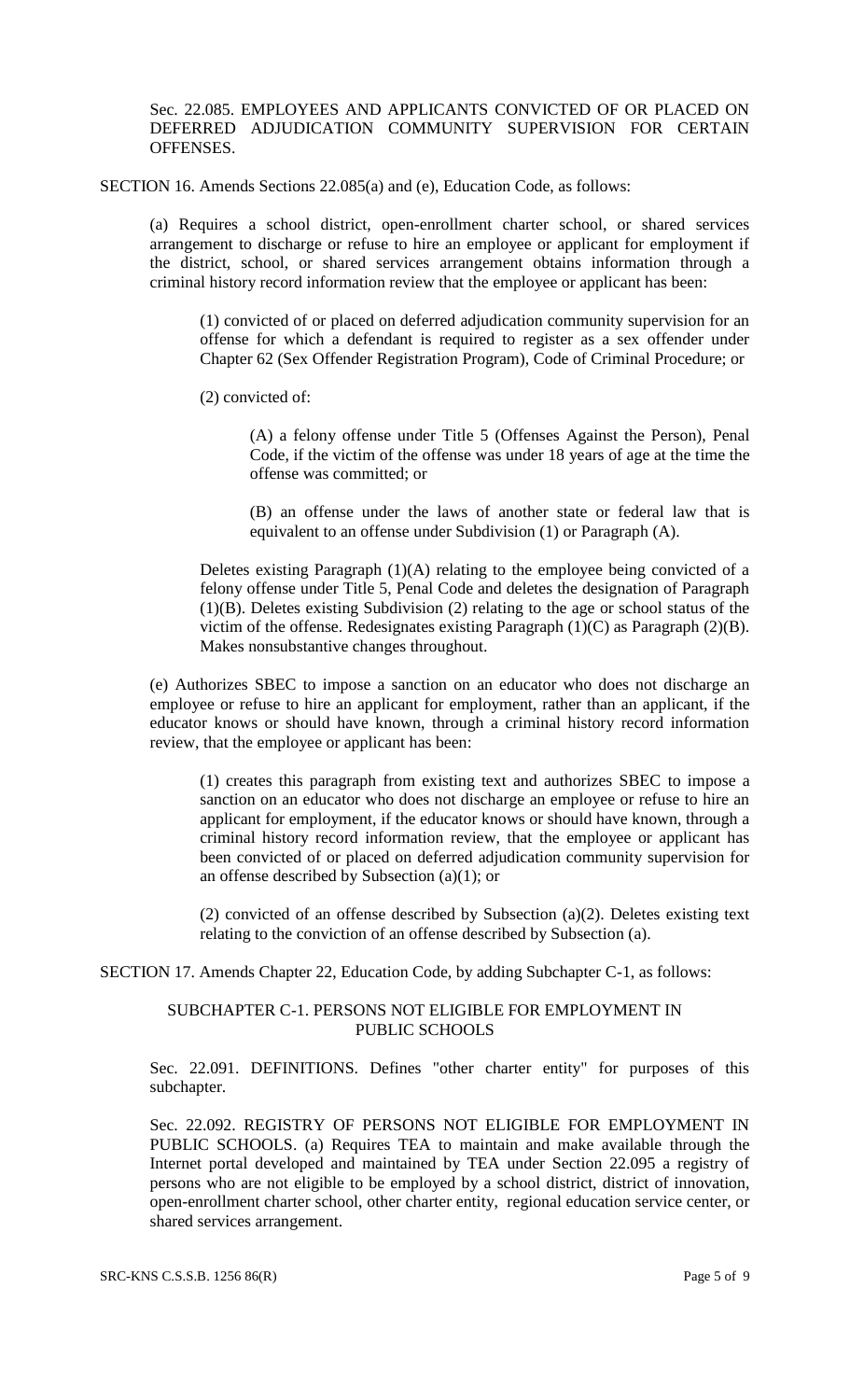(b) Requires a school district, district of innovation, open-enrollment charter school, other charter entity, regional education service center, or shared services arrangement to discharge or refuse to hire a person listed on the registry maintained under this section.

(c) Requires the registry under this section to list certain enumerated persons as not eligible to be employed by public schools.

(d) Requires TEA to provide private schools and public schools equivalent access to the registry maintained under this section.

(e) Requires TEA to adopt rules as necessary to implement this section.

Sec. 22.093. REQUIREMENT TO REPORT EMPLOYEE MISCONDUCT. (a) Defines "abuse."

(b) Provides that this section applies to a person who is employed by a school district, district of innovation, open-enrollment charter school, other charter entity, regional education service center, or shared services arrangement and who does not hold a certification or permit issued under Subchapter B (Certification of Educators), Chapter 21.

(c) Requires the superintendent or director of a school district, district of innovation, open-enrollment charter school, other charter entity, regional education service center, or shared services arrangement, in addition to the reporting requirement under Section 261.101 (Persons Required to Report; Time to Report), Family Code, to notify the commissioner if:

(1) an employee's employment at the school district, district of innovation, charter school, other charter entity, regional educational service center, or shared services arrangement was terminated and there is evidence that the employee:

(A) abused or otherwise committed an unlawful act with a student or minor; or

(B) was involved in a romantic relationship with or solicited or engaged in sexual contact with a student or minor; or

(2) the employee resigned and there is evidence that the employee engaged in misconduct described by Subdivision (1).

(d) Requires a superintendent or director to complete an investigation of an employee that involves evidence that the employee may have engaged in misconduct described by Subsection  $(c)(1)(A)$  or  $(B)$ , despite the employee's resignation from employment before completion of the investigation.

(e) Requires the principal of a school district, district of innovation, or open-enrollment charter school, or other charter entity campus to notify the superintendent or director of the school district, district of innovation, charter school, or other charter entity not later than the seventh business day after the date of an employee's termination of employment or resignation following an alleged incident of misconduct described by Subsection  $(c)(1)(A)$  or  $(B)$ .

(f) Requires the superintendent or director to notify the commissioner by filing a report with the commissioner not later than the seventh business day after the date the superintendent or director receives a report from a principal under Subsection (e) or knew about an employee's termination of employment or resignation following an alleged incident of misconduct described by Subsection  $(c)(1)(A)$  or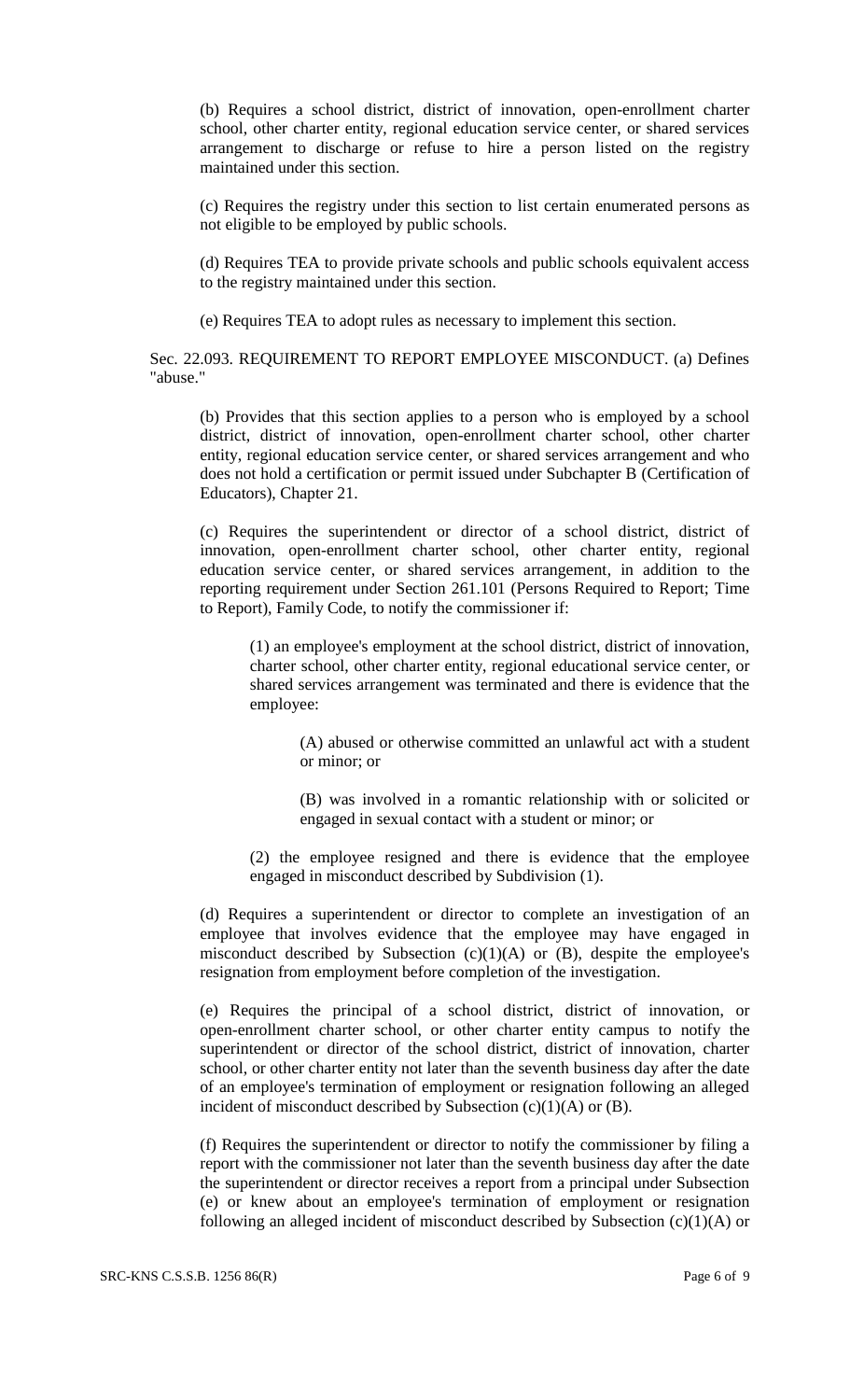(B). Requires the report to be in writing and in a form prescribed the commissioner.

(g) Requires the superintendent or director to notify the board of trustees or governing body of the school district, district of innovation, open-enrollment charter school, other charter entity, regional education service center, or shared services arrangement and the employee of the filing of the report required by Subsection (f).

(h) Provides that a superintendent or director who in good faith and while acting in an official capacity files a report with the commissioner under Subsection (f) or a principal who in good faith and while acting in an official capacity notifies a superintendent or director under Subsection (e) is immune from civil or criminal liability that might otherwise be incurred or imposed.

(i) Requires the commissioner to refer an educator who fails to file a report in violation of Subsection (f) to SBEC, and requires SBEC to determine whether to impose sanctions against the educator.

(j) Requires the name of a student or minor who is the victim of abuse or unlawful conduct by an employee to be included in a report filed under this section, but provides that the name of the student or minor is not public information under Chapter 552 (Public Information), Government Code.

(k) Provides that a superintendent or director required to file a report under Subsection (f) commits an offense if the superintendent or director fails to file the report by the date required by that subsection with intent to conceal an employee's criminal record or alleged incident of misconduct. Provides that a principal required to notify a superintendent or director about an employee's alleged incident of misconduct under Subsection (e) commits an offense if the principal fails to provide the notice by the date required by that subsection with intent to conceal an employee's alleged incident of misconduct. Provides that an offense under this subsection is a state jail felony.

(l) Authorizes the commissioner to review the records of a school district, district of innovation, open-enrollment charter school, other charter entity, regional education service center, or shared services arrangement to ensure compliance with the requirement to report misconduct under this section.

(m) Requires the commissioner to adopt rules as necessary to implement this section.

Sec. 22.094. NOTICE OF ALLEGED MISCONDUCT; INVESTIGATION; HEARING. (a) Entitles a person described by Section 22.093(b) and who is the subject of a report that alleges misconduct described by Section  $22.093(c)(1)(A)$  or (B) to a hearing on the merits of the allegations of misconduct under the procedures provided by Chapter 2001 (Administrative Procedure), Government Code, to contest the allegation in the report.

(b) Requires the commissioner, on receiving a report filed under Section 22.093(f), to promptly send to the person who is the subject of the report a notice that includes certain information.

(c) Requires a person entitled to a hearing under Subsection (a) to request a hearing and submit a response to show cause not later than the 10th day after the date the person receives the notice from the commissioner provided under Subsection (b).

(d) Requires the commissioner, if a person who receives notice provided under Subsection (b) does not timely submit a response to show cause why the commissioner should not pursue an investigation, to instruct TEA to make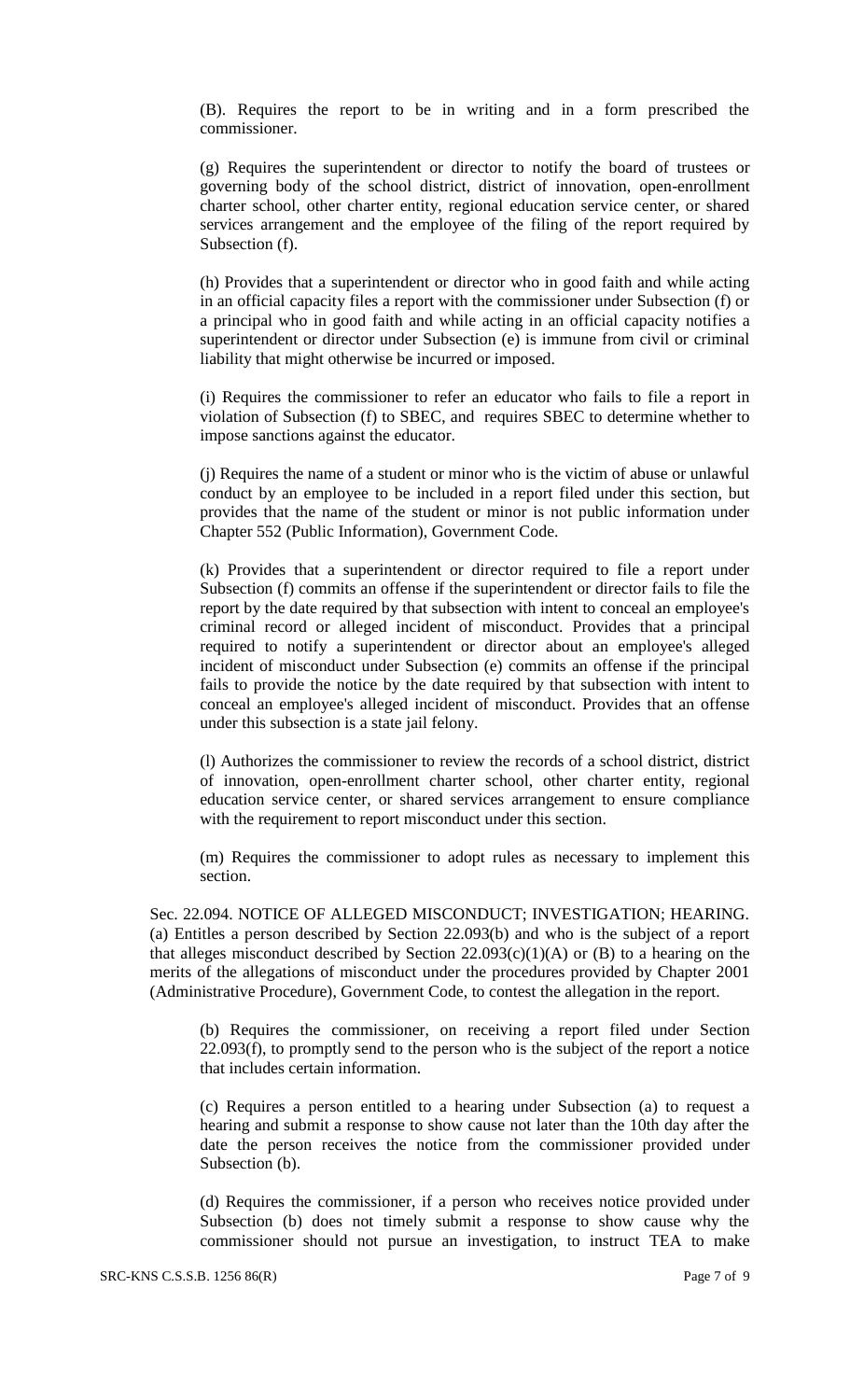available through the Internet portal developed and maintained by TEA under Section 22.095 information indicating the person is under investigation for alleged misconduct.

(e) Requires the commissioner, if a person entitled to a hearing under Subsection (a) does not request a hearing as provided by Subsection (c), to:

(1) based on the report filed under Section 22.093(f), make a determination whether the person engaged in misconduct; and

(2) if the commissioner determines that the person engaged in misconduct described by Section  $22.093(c)(1)(A)$  or (B), instruct TEA to add the person's name to the registry maintained under Section 22.092.

(f) Requires the commissioner, if a person entitled to a hearing under Subsection (a) requests a hearing as provided by Subsection (c) and the final decision in that hearing determines that the person engaged in misconduct described by Section  $22.093(c)(1)(A)$  or (B), to instruct TEA to add the person's name to the registry maintained under Section 22.092.

(g) Requires the commissioner, if a person entitled to a hearing under Subsection (a) requests a hearing as provided by Subsection (c) and the final decision in that hearing determines that the person did not engage in misconduct described by Section  $22.093(c)(1)(A)$  or (B), to instruct TEA to immediately remove from the Internet portal developed and maintained under Section 22.092 the information indicating that the person is under investigation for alleged misconduct.

(h) Requires the commissioner to adopt rules as necessary to implement this section.

Sec. 22.095. INTERNET PORTAL. Requires TEA to develop and maintain an Internet portal through which:

(1) a report required under Section 22.093(f) may be confidentially and securely filed; and

(2) TEA makes available certain information.

Sec. 22.096. COMPLIANCE MONITORING. Requires TEA to periodically conduct site visits and review the records of school districts, districts of innovation, open-enrollment charter schools, other charter entities, regional educational service centers, and shared services arrangements to ensure compliance with Section 22.092(b).

SECTION 18. Amends Section 39.0302(a), Education Code, to authorize the commissioner to issue a subpoena to compel the attendance of a relevant witness or the production, for inspection or copying, of relevant evidence that is located in this state under certain circumstances, including a compliance review under Section 21.006(k), 22.093(l), or 22.096.

SECTION 19. Provides that as soon as practicable after the effective date of this Act:

(1) SBEC is required to developed the Internet portal required by Section 21.006(g-1), Education Code, as amended by this Act; and

(2) TEA is required to developed the Internet portal required by Section 22.095, Education Code, as added by this Act.

SECTION 20. Requires TEA to establish the registry of persons who are not eligible to be employed by a school district, district of innovation, open-enrollment charter school, other charter entity, regional education service center, or shared services arrangement, as required by